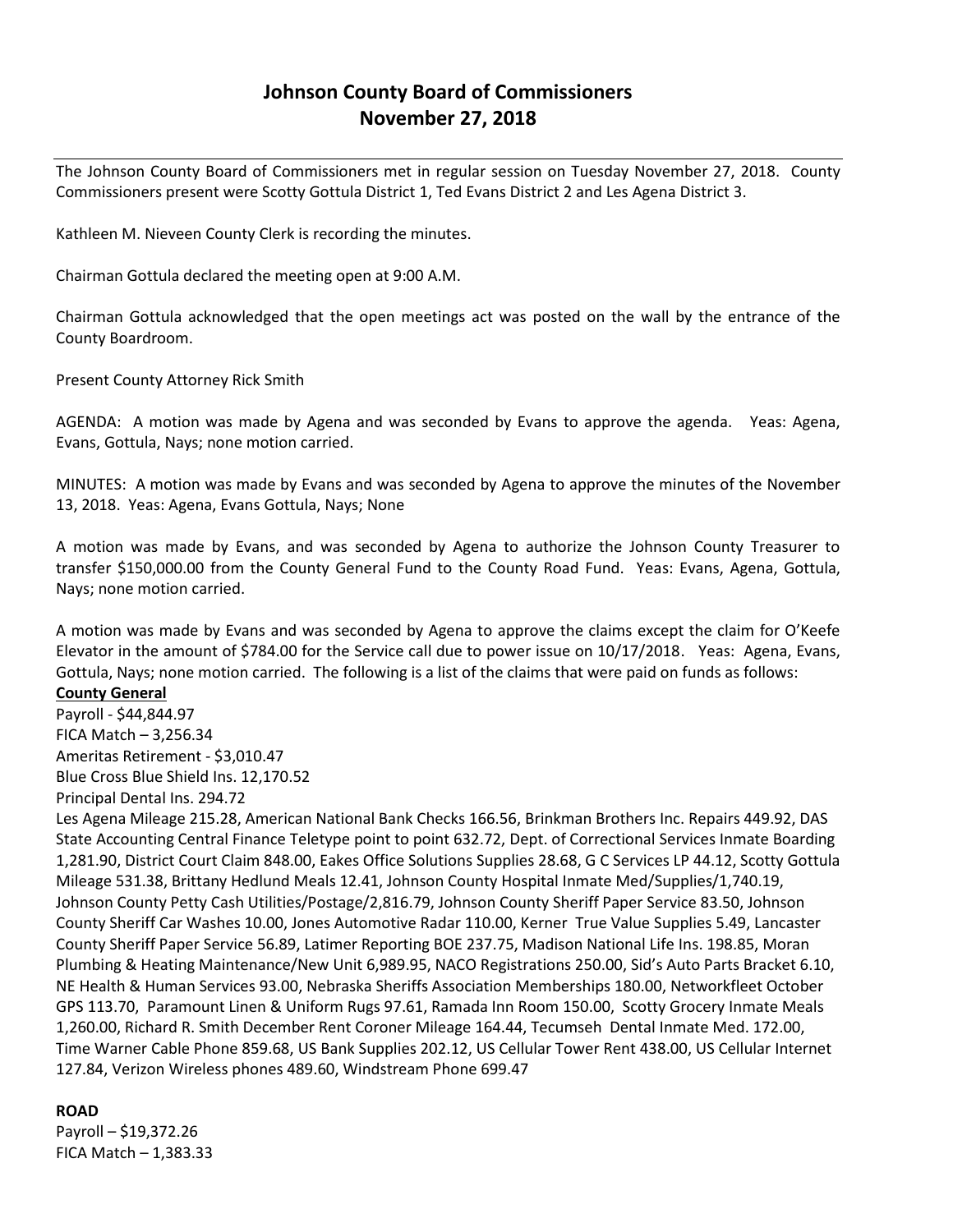Ameritas Retirement – 1,307.68 Blue Cross Blue Shield Ins. 7,543.31 Principal Dental Ins. 171.92 Eggers Brothers Inc. Parts 58.57, G & G Oil Co. November Fuel 18,794.18, Johnson County Petty Cash Utilities 308.67, Martin Marietta Rock 25,903.34, Sid's Auto Parts 699.41, Nebraska Public Power Utilities 34.21, NMC 12Mc Motor Grader 193,000.00, Paramount Linen Rugs 23.67, Matt Schaardt Cellphone Yearly Reimbursement 600.00, US Bank Postage Supplies 315.52, Windstream phone 278.07

#### **EMERGENCY MANAGEMENT FUND**

Johnson County Petty Cash Utilities 36.01

#### **AMBULANCE**

Blue Cross Blue Shield Refund 564.32, Amanda Burki CPR Cards 60.00, EMS Billing contract billing 438.50, Matheson Tri Gas 175.55, Diane Wilken CPR Classes 120.00

Chairman Gottula opened the public hearing at 9:15 A.M. The purpose of the hearing was to hear public comments on the possible closing of the public road as follows: the South 33 feet of the Southwest one-quarter of section 29 and the North 33 feet of the Northwest one-quarter of Section 32, all in Township 6 North, Range 11 East of the Sixth Principal Meridian, Johnson County, Nebraska

Highway Supt. Matt Schaardt and Kelly Kuhl were present at the meeting. The following items were discussed.

- Discussion on the snow removal from the storm on Sunday, Matt indicated that everything went well
- $\bullet$  Bid opening for Tecumseh South Project will be December 11<sup>th</sup>.
- Updates on the Bridge Projects the paperwork is Due December 1 and is ready to be submitted to the State. The projects are: the Bridge on 614 & 728 will be replaced with culverts, Robison's Bridge will be a box culvert, Bill Hitzeman's Bridge will be replaced with a 3 span bridge, and the Pietzyk Bridge

Chairman Gottula closed the public hearing at 9:25 A.M.

A motion was made by Agena and was seconded by Evans to vacate that portion of the public Road as follows: the South 33 feet of the Southwest one-quarter of section 29 and the North 33 feet of the Northwest onequarter of Section 32, all in Township 6 North, Range 11 East of the Sixth Principal Meridian, Johnson County, Nebraska. Yeas: Evans, Agena, Gottula, Nays; none motion carried.

Matt will bring up the Resolution next meeting for their signatures.

Laura Osborn with the 4 County Juvenile Program was present to give her annual report and to answer any question on the Grant application. The county match this year is \$1,486.00.

A motion was made by Evans, and was seconded by Agena to approve the Memorandums of Understanding for County Juvenile Services Aid Program Funds (LB640). Yeas: Evans, Agena, Gottula, Nays; none motion carried.

A motion was made by Evans, and was seconded by Agena to go into closed session at 9:38 A.M. Yeas: Evans, Agena, Gottula, Nays; none motion carried.

The purpose of the closed session was to discuss personnel.

A motion was made by Evans, and was seconded by Agena to go out of closed session at 9:50 A.M. Yeas: Evans, Agena, Gottula, Nays; none motion carried.

The board acknowledges the Johnson County Sheriff Balance Sheet for October 31, 2018.